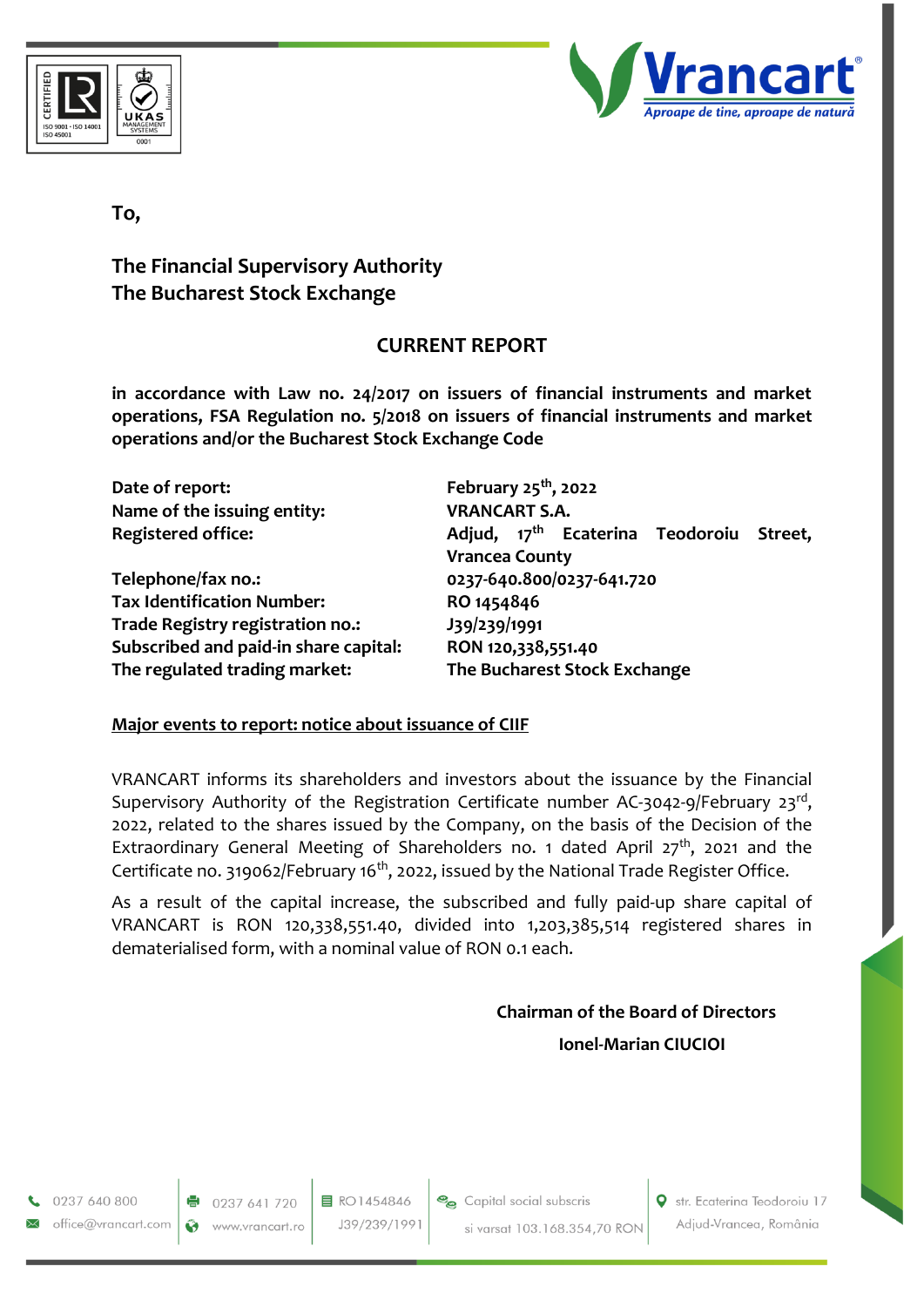AUTORITATEA DE SUPRAVEGHERE FINANCIARĂ

# CERTIFICAT DE ÎNREGISTRARE A INSTRUMENTELOR **FINANCIARE**

Prin prezentul se certifică înregistrarea următoarelor instrumente financiare:

# **ACTIUNI**

#### Tip: Comune Nominative Data înregistrării: 20.05.2005 Clasa: Poziția în registrul ASF: 3196 0,10 Lei Valoarea nominală: 1.203.385.514 Codul ASF al actiunilor: 31961 Numär total: Valoarea emisiunii Număr de actiuni *inregistrarea* **Data** 46.902.714,60 Lei 469.027.146 18.05.2005 1 5.825.000,00 Lei 07.10.2005 58.250.000  $\overline{2}$ 4.745.495,00 Lei 47.454.950 09.06.2006  $\overline{\mathbf{3}}$ 5.747.321.00 Lei 57.473.210 28.06.2007 Certificatului constatator nr. 319062/16.02.2022 emis Caracteristici conform: de ONRC **VRANCART S.A. - ADJUD** Societatea: 120.338.551,40 Lai Capitalul social subscris: 120.338.551,40 Lei Capitalul social vărsat: Cod unic de înregistrare emitent: 1454846 J39/239/1991 Nr. de ordine in registrul comerțului: Cod ASF emitent: 163393 Localitatea: **ADJUD ECATERINA TEODOROIU** Strada: Județul: VRANCEA Emiterea de catre A.S.F. a prezentului certificat de inregistrare nu reprezinta certificarea legalitatii modului în care au fost efectuate modificarile de capital si nici aprobarea eventualelor cesiuni facute cu încalcarea prevederilor legale si raportate la A.S.F. dupa ce au fost inregistrate la Oficiul Registrului Comertului, nerespectandu-se obligatiile legale de raportare la piata pe care se tranzactioneaza actiunile societatii si de înregistrare la A.S.F. Intreaga raspundere legala revine emitentilor, Consiliilor de Administratie si conducerilor executive ale acestora si institutilor implicate in legalizarea modificarilor de capital, care sunt raspunzatori în fata legii pentru eventualele ilegalitati ce ar putea fi constatate.

Numär: AC - 3042 - 9

Data emiterii: 23.02.2022

VICEPRESEDIN Gabriel GRAD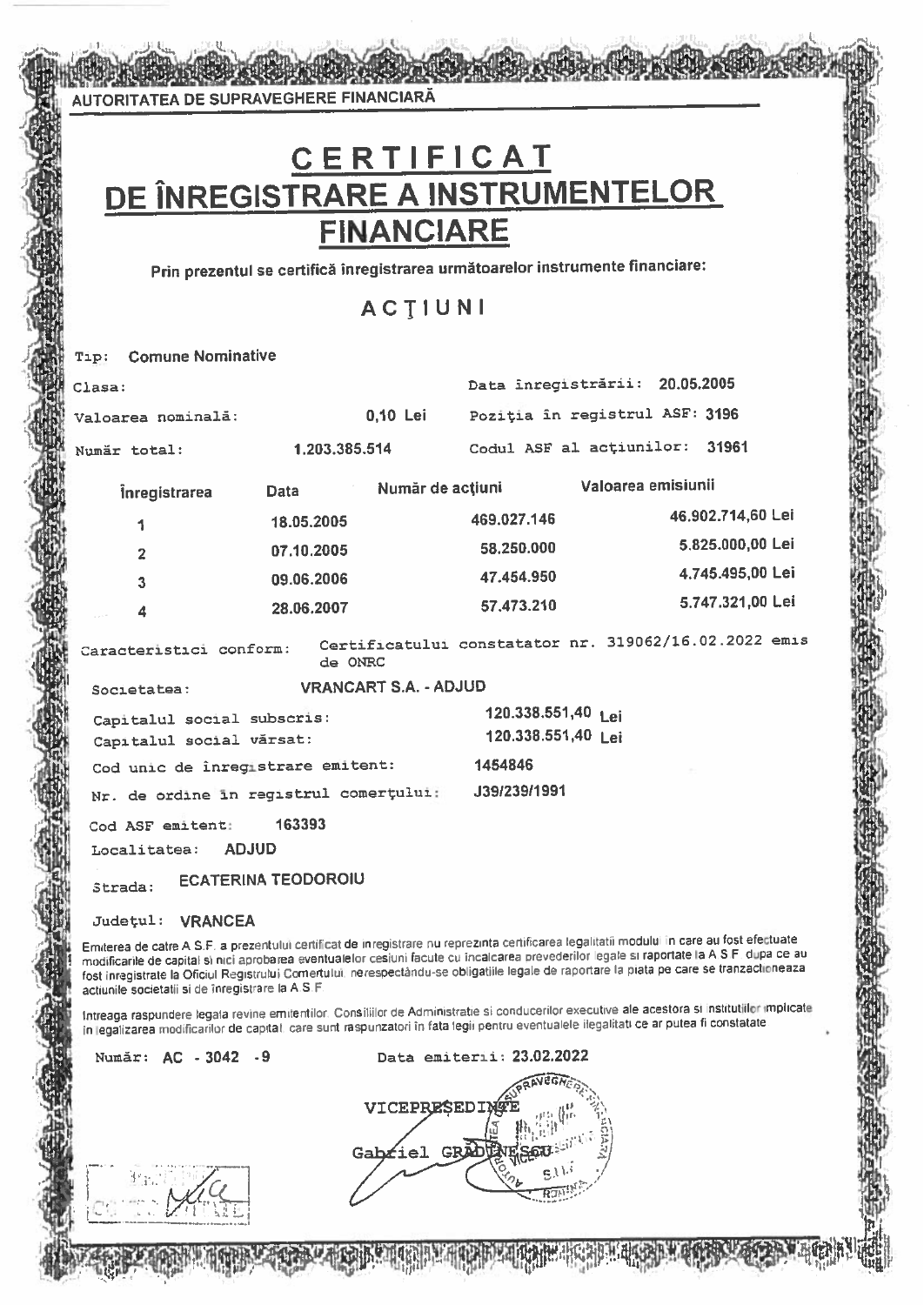AUTORITATEA DE SUPRAVEGHERE FINANCIARĂ

# CERTIFICAT DE ÎNREGISTRARE A INSTRUMENTELOR **FINANCIARE**

Prin prezentul se certifică înregistrarea următoarelor instrumente financiare:

**ACTIUNI** 

#### Tip: Comune Nominative Clasa: Data inregistrării: 20.05.2005 Valoarea nominală: 0.10 Lei Pozitia in registrul ASF: 3196 Număr total: 1.203.385.514 Codul ASF al actiunilor: 31961 Valoarea emisiunii Numár de actiuni *<u>Inregistrarea</u>* **Data** 6.322.053.00 Lei 63.220.530 17.06.2008 5 100.092.754 10.009.275.40 Lei 10.06.2010 ĥ 6.819.933,00 Lei 08.05.2013 68.199.330  $\overline{7}$ 16.796.562.70 Lei 08.12.2016 167.965.627 ġ Certificatului constatator nr. 319062/16.02.2022 emis Caracteristici conform:  $AB$   $QMPC$ **VRANCART S.A. - ADJUD** Societatea: 120.338.551,40 lei Capitalul social subscris: 120.338.551.40 | ai Capitalul social värsat: Cod unic de inregistrare emitent: 1454846 J39/239/1991 Nr. de ordine in registrul comerçului: Cod ASF emitent: 163393 **ADJUD** Localitatea: **ECATERINA TEODOROIU** Strada: Județul: VRANCEA Emiterea de catre A.S.F. a prezentului certificat de inregistrare nu reprezinta certificarea legalitatii modului în care au fost efectuate modificarile de capital si nici aprobarea eventualelor cesiuni facute cu incalcarea prevederilor legale si raportate la A.S.F. dupa ce au fost înregistrate la Oficiul Registrului Comertului, nerespectându-se obligatille legale de raportare la piata pe care se tranzactioneaza actiunile societatii si de înregistrare la A.S.F

Intreaga raspundere legala revine emitentilor. Consiliilor de Administratie si conducerilor executive ale acestora si Institutiilor implicate in legalizarea modificarilor de capital, care sunt raspunzatori în fata legii pentru eventualele ilegalitati ce ar putea fi constatate

Număr: AC - 3042 - 9

Data emiterii: 23.02.2022 VICEPRESEDINTE Gabriel GBA

PENIS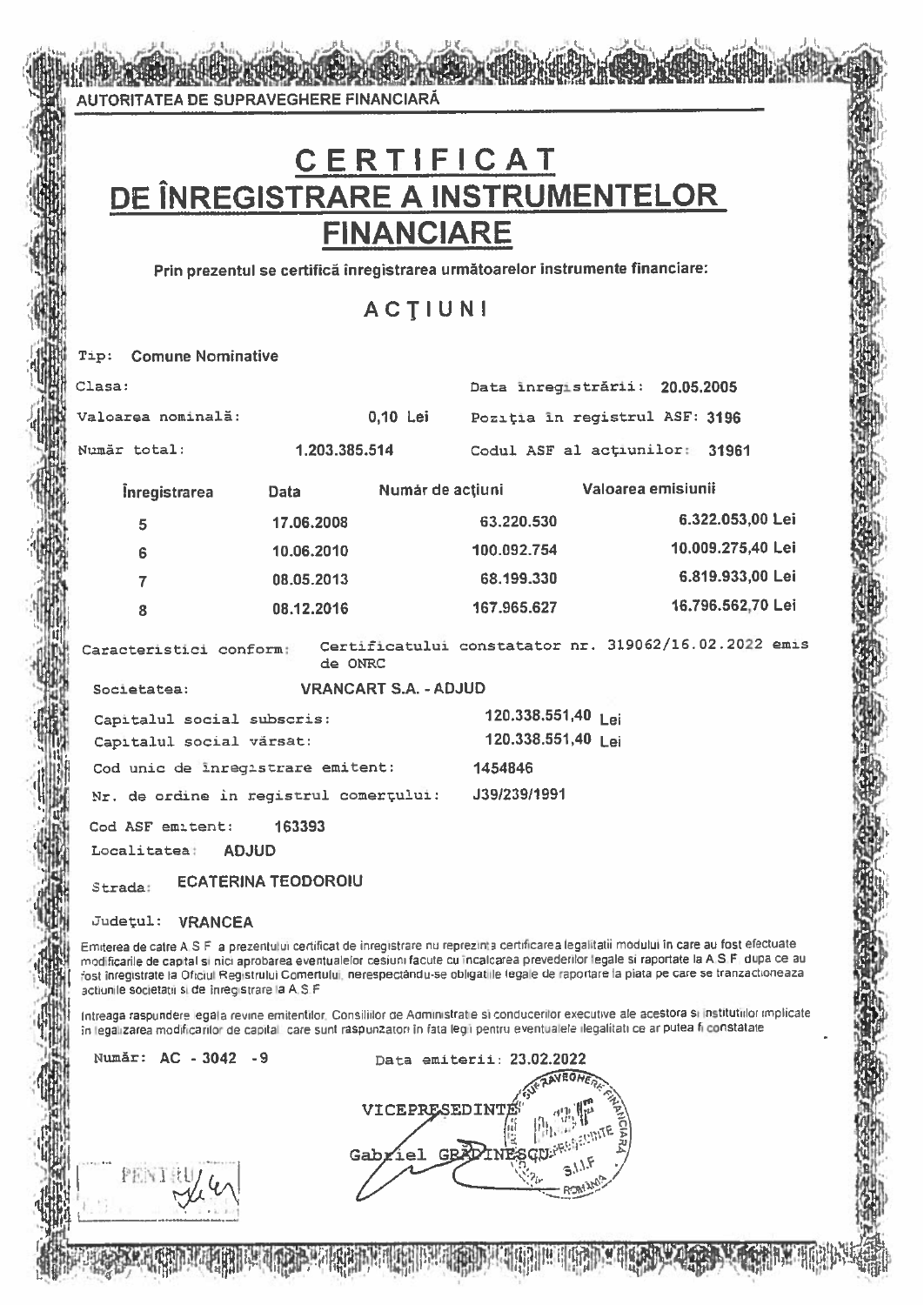AUTORITATEA DE SUPRAVEGHERE FINANCIARĂ

# **DE ÎNREGISTRARE A INSTRUMENTELOR<br>FINANCIARE**

Prin prezentul se certifică înregistrarea următoarelor instrumente financiare:

# ACTIUNI

| Tip:                                                                                                                                                                                                                                                                                                                                                                                                                                                                                    | <b>Comune Nominative</b>                               |               |                              |                                                       |                    |                    |  |  |
|-----------------------------------------------------------------------------------------------------------------------------------------------------------------------------------------------------------------------------------------------------------------------------------------------------------------------------------------------------------------------------------------------------------------------------------------------------------------------------------------|--------------------------------------------------------|---------------|------------------------------|-------------------------------------------------------|--------------------|--------------------|--|--|
| Clasa:                                                                                                                                                                                                                                                                                                                                                                                                                                                                                  |                                                        |               |                              | Data înregistrării: 20.05.2005                        |                    |                    |  |  |
|                                                                                                                                                                                                                                                                                                                                                                                                                                                                                         | Valoarea nominală:                                     |               | 0,10 Lei                     | Poziția în registrul ASF: 3196                        |                    |                    |  |  |
|                                                                                                                                                                                                                                                                                                                                                                                                                                                                                         | Număr total:                                           | 1.203.385.514 |                              | Codul ASF al actiunilor:                              |                    | 31961              |  |  |
|                                                                                                                                                                                                                                                                                                                                                                                                                                                                                         | <i><u><b>Inregistrarea</b></u></i>                     | Data          | Număr de acțiuni             |                                                       | Valoarea emisiunii |                    |  |  |
|                                                                                                                                                                                                                                                                                                                                                                                                                                                                                         | 9                                                      | 16.02.2022    |                              | 171.701.967                                           |                    | 17.170.196,70 Lei  |  |  |
|                                                                                                                                                                                                                                                                                                                                                                                                                                                                                         |                                                        | <b>TOTAL:</b> |                              | 1.203.385.514                                         |                    | 120.338.551,40 Lei |  |  |
|                                                                                                                                                                                                                                                                                                                                                                                                                                                                                         |                                                        |               |                              |                                                       |                    |                    |  |  |
|                                                                                                                                                                                                                                                                                                                                                                                                                                                                                         | Caracteristici conform:                                | de ONRC       |                              | Certificatului constatator nr. 319062/16.02.2022 emis |                    |                    |  |  |
|                                                                                                                                                                                                                                                                                                                                                                                                                                                                                         | Societatea:                                            |               | <b>VRANCART S.A. - ADJUD</b> |                                                       |                    |                    |  |  |
|                                                                                                                                                                                                                                                                                                                                                                                                                                                                                         | Capitalul social subscris:<br>Capitalul social vărsat: |               |                              | 120.338.551,40 Lei<br>120.338.551,40 Lei              |                    |                    |  |  |
|                                                                                                                                                                                                                                                                                                                                                                                                                                                                                         | Cod unic de înregistrare emitent:                      |               |                              | 1454846                                               |                    |                    |  |  |
|                                                                                                                                                                                                                                                                                                                                                                                                                                                                                         | Nr. de ordine în registrul comerțului:                 |               |                              | J39/239/1991                                          |                    |                    |  |  |
|                                                                                                                                                                                                                                                                                                                                                                                                                                                                                         | Cod ASF emitent:                                       | 163393        |                              |                                                       |                    |                    |  |  |
|                                                                                                                                                                                                                                                                                                                                                                                                                                                                                         | Localitatea:                                           | <b>ADJUD</b>  |                              |                                                       |                    |                    |  |  |
| <b>ECATERINA TEODOROIU</b><br>Strada:                                                                                                                                                                                                                                                                                                                                                                                                                                                   |                                                        |               |                              |                                                       |                    |                    |  |  |
|                                                                                                                                                                                                                                                                                                                                                                                                                                                                                         | <b>Judetul:</b><br><b>VRANCEA</b>                      |               |                              |                                                       |                    |                    |  |  |
| Emiterea de catre A.S.F a prezentului certificat de inregistrare nu reprezinta certificarea legalitatii modului în care au fost efectuate<br>modificarile de capital si nici aprobarea eventualelor cesiuni facute cu incalcarea prevederilor legale si raportate la A.S.F. dupa ce au<br>fost inregistrate la Oficiul Registrului Comertului, nerespectàndu-se obligatiile legale de raportare la piata pe care se tranzactioneaza<br>actiunile societatii si de înregistrare la A S.F |                                                        |               |                              |                                                       |                    |                    |  |  |
| Intreaga raspundere legala revine emitentilor, Consiliilor de Administratie si conducerilor executive ale acestora si institutilior implicate<br>in legalizarea modificarilor de capital, care sunt raspunzatori în fata legii pentru eventualele ilegalitati ce ar putea fi constatate                                                                                                                                                                                                 |                                                        |               |                              |                                                       |                    |                    |  |  |
|                                                                                                                                                                                                                                                                                                                                                                                                                                                                                         | Număr: AC - 3042 - 9                                   |               |                              | Data emiterii: 23.02.2022                             |                    |                    |  |  |
| VICEPRESEDINT<br>Gabriel<br><b>TERNATURE</b>                                                                                                                                                                                                                                                                                                                                                                                                                                            |                                                        |               |                              |                                                       |                    |                    |  |  |

TONICI AN THE